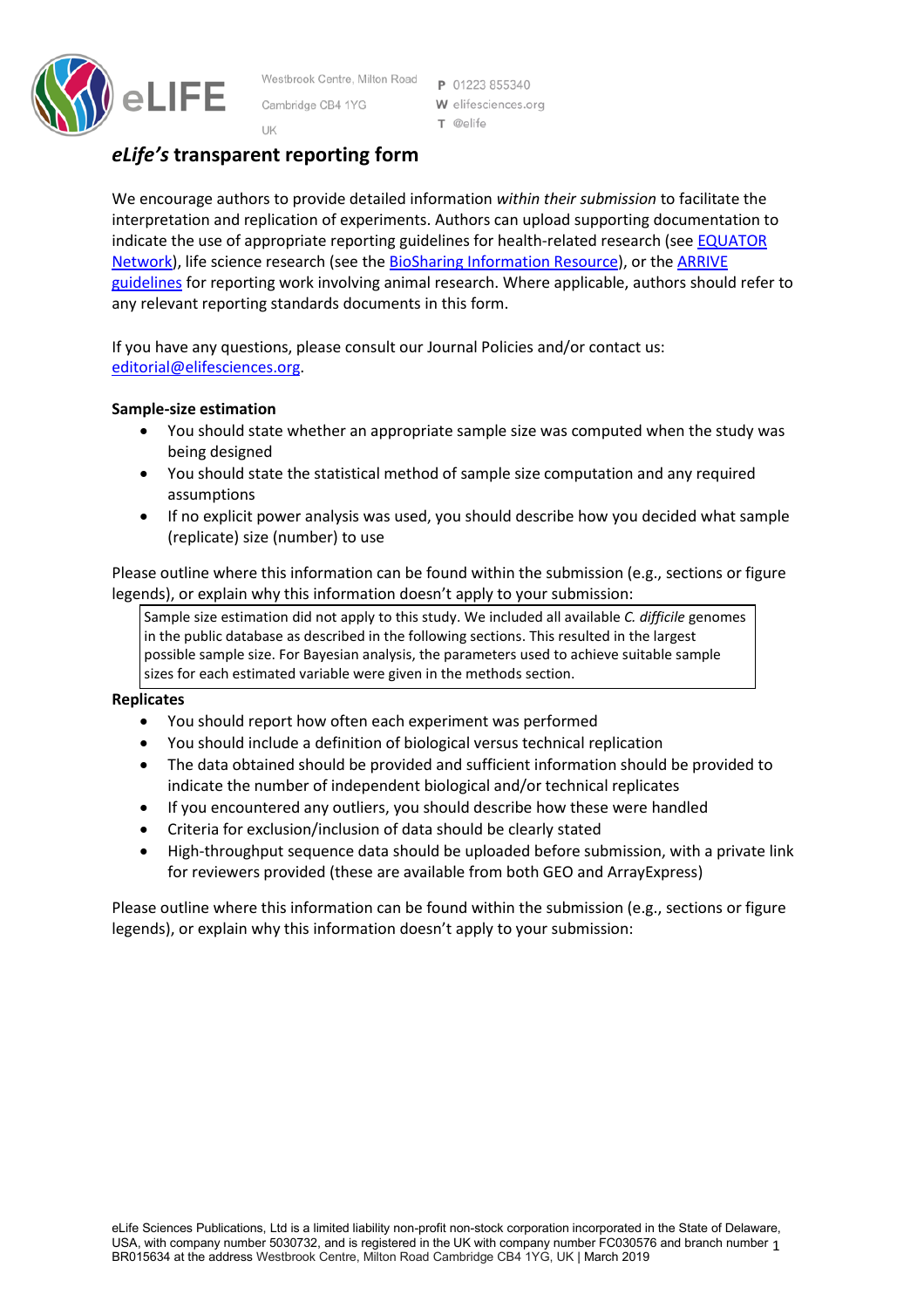

Westbrook Centre, Milton Road Cambridge CB4 1YG UK

P 01223 855340 W elifesciences.org T @elife

**Replicates:** Key genomic approaches used in this study included Bayesian evolutionary analyses, whole genome ANI analyses, and pangenome analyses. All three approaches used two independent algorithms and data for both is presented in the paper and detailed in the methods. Bayesian evolutionary analyses were performed using two independent algorithms (BEAST/BactDating). Whole genome ANI analyses were performed using two independent algorithms (FastANI, and pyani). Pangenome analyses were performed using two independent algorithms (Panaroo, and Roary).

**High-throughput sequence data:** Regarding the submission question - Did your work use any previously published datasets (e.g., DNA sequence data, clinical trial data, field data)? We retrieved the entire collection of *C. difficile* genomes (taxid ID 1496) held at the NCBI Sequence Read Archive [https://www.ncbi.nlm.nih.gov/sra/]. The raw dataset (as of 1st January 2020) comprised 12,621 genomes. These genomes comprise hundreds, maybe thousands of publications. The individual accession numbers for all genomes analysed in this study are provided in the Supplementary Data at [http://doi.org/10.6084/m9.figshare.12471461.](http://doi.org/10.6084/m9.figshare.12471461)

**Criteria for exclusion/inclusion of data should be clearly stated:** This information is included within the methods and summarized here. Inclusion: All *Clostridioides difficile* genome sequences (taxid: 1496) available in the NCBI Sequence Read Archive as of 1st January 2020. [https://www.ncbi.nlm.nih.gov/sra/.](https://www.ncbi.nlm.nih.gov/sra/) Exclusion: Only Illumina PE data was included in the study. Genomes were screened for contamination using Kraken2 against mini Kraken database. All genomes with < 85% reads identified as *Clostridioides difficile* are considered to be contaminated and excluded from the study.

**Outliers:** There were MLST outliers which could not be confidently assigned to an evolutionary clade. These were not analysed in the study. This is detailed in the results section.